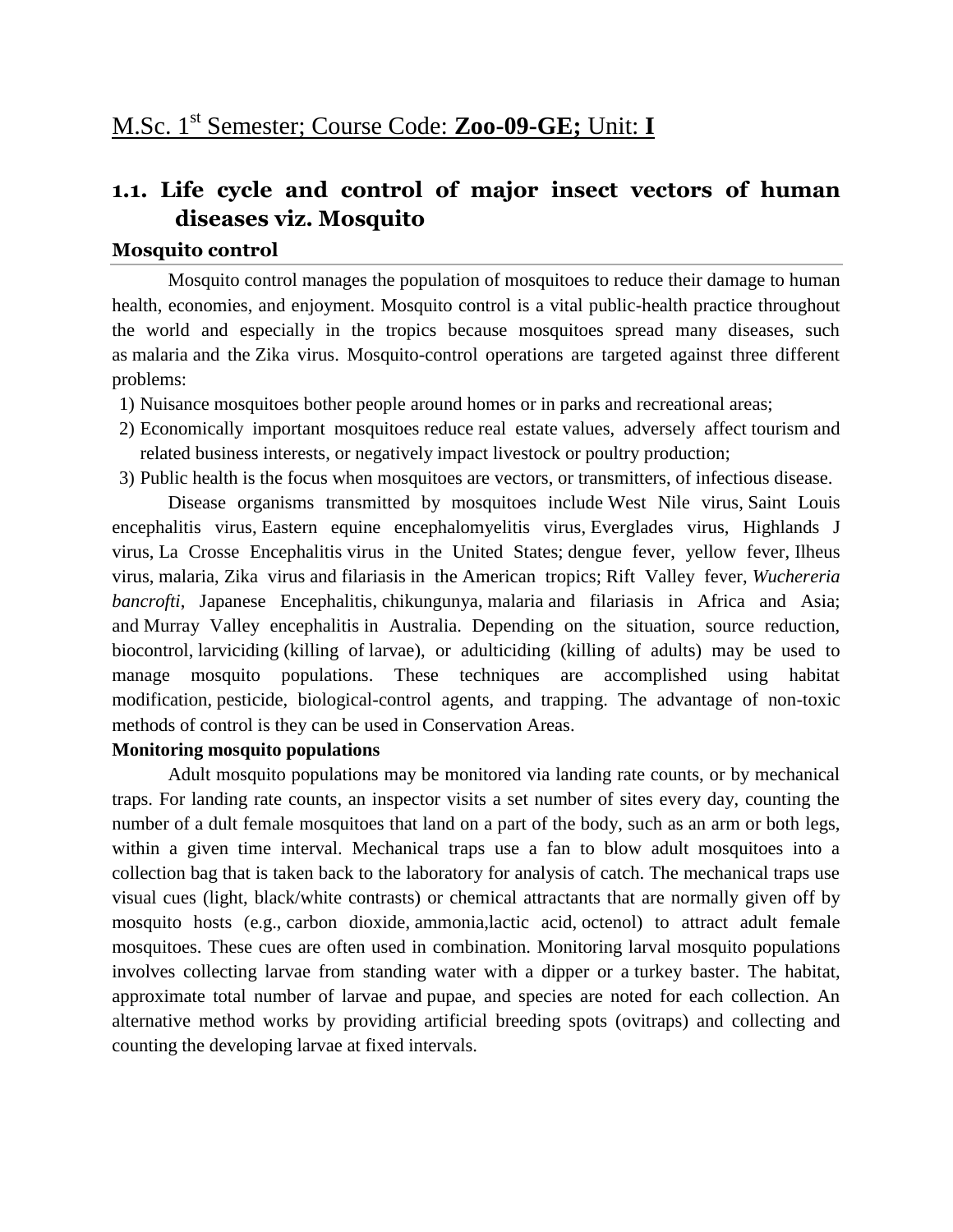#### **Source reduction**

Since many mosquitoes breed in [standing water,](https://en.wikipedia.org/wiki/Standing_water) source reduction can be as simple as emptying water from containers around the home. This is something that homeowners can accomplish. For example, homeowners can eliminate mosquito breeding grounds by removing unused plastic [pools,](https://en.wikipedia.org/wiki/Swimming_pool) old [tires,](https://en.wikipedia.org/wiki/Tire) or [buckets;](https://en.wikipedia.org/wiki/Bucket) by clearing clogged [gutters](https://en.wikipedia.org/wiki/Rain_gutter) and repairing leaks around [faucets;](https://en.wikipedia.org/wiki/Faucet) by regularly (at least every 4 days) changing water in [bird baths;](https://en.wikipedia.org/wiki/Bird_bath) and by filling or draining puddles, swampy areas, and tree stumps. Eliminating such mosquito breeding areas can be an extremely effective and permanent way to reduce mosquito populations without resorting to insecticides. However, this may not be possible in parts of th[edeveloping world](https://en.wikipedia.org/wiki/Developing_world) where water cannot be readily replaced due to irregular water supply. Open water marsh management (OWMM) involves the use of shallow ditches, about 4 feet (1.2 m) wide and 2 feet (0.61 m) deep, to create a network of water flow within marshes and to connect the marsh to a pond or canal. The network of ditches drains the mosquito habitat and lets in fish which will feed on mosquito larvae. This reduces the need for other control methods such as [pesticides.](https://en.wikipedia.org/wiki/Pesticide) Simply giving the predators access to the mosquito larvae can result in long-term mosquito control. Open-water marsh management is used on both the eastern and western coasts of the United States.

Rotational impoundment management (RIM) involves the use of large pumps and culverts with gates to control the water level within an impounded marsh. RIM allows mosquito control to occur while still permitting the marsh to function in a state as close to its natural condition as possible. Water is pumped into the marsh in the late spring and summer to prevent the female mosquito from laying her eggs on the soil. The marsh is allowed to drain in the fall, winter, and early spring. Gates in the culverts are used to permit fish, crustaceans, and other marsh organisms to enter and exit the marsh. RIM allows the mosquito-control goals to be met while at the same time reducing the need for pesticide use within the marsh. Rotational impoundment management is used to a great extent on the east coast of Florida.

#### **Biocontrol**



Gambusia *[affinis](https://en.wikipedia.org/wiki/Gambusia_affinis)* (Mosquito fish), a natural mosquito predator.

Biological control or "biocontrol" is the use of natural enemies to manage mosquito populations. There are several types of biological control including the direct introduction of parasites, pathogens and predators to target mosquitoes. Effective biocontrol agents include predatory fish that feed on mosquito larvae such as [mosquito](https://en.wikipedia.org/wiki/Mosquitofish) fish (*Gambusia affinis*) and some [cyprinids](https://en.wikipedia.org/wiki/Cyprinid) (carps and minnows) and killi [fish.](https://en.wikipedia.org/wiki/Killifish) [Tilapia](https://en.wikipedia.org/wiki/Tilapia) also consume [mosquito](https://en.wikipedia.org/wiki/Mosquito) larvae. Direct introduction of tilapia and mosquito fish into ecosystems around the world have had disastrous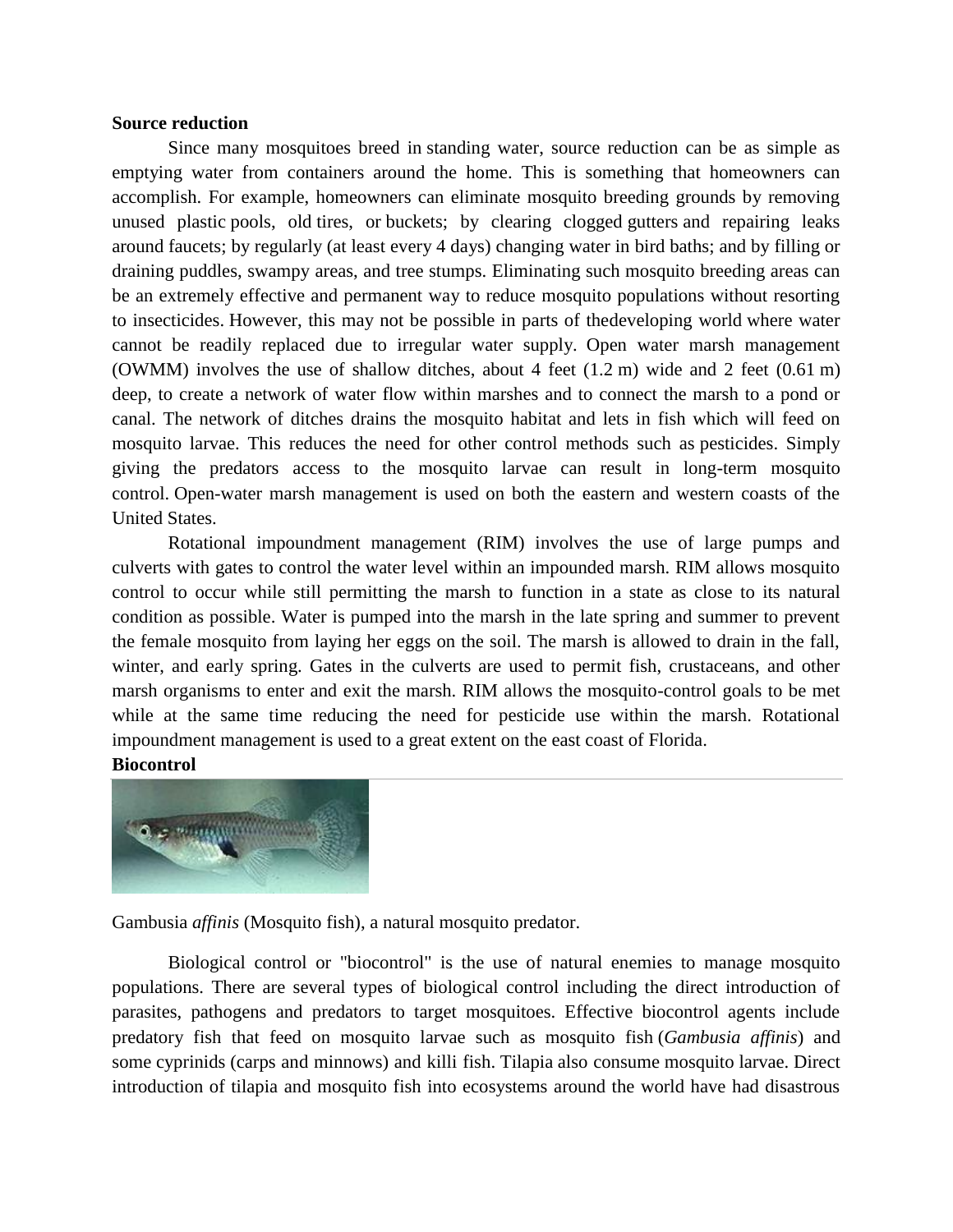consequences. However, utilizing a controlled system via [aquaponics](https://en.wikipedia.org/wiki/Aquaponics) provides the mosquito control without the adverse effects to the ecosystem. Other predators include dragonfly (fly) [naiads,](https://en.wikipedia.org/wiki/Nymph_(biology)) which consume mosquito larvae in the breeding waters, adult [dragonflies,](https://en.wikipedia.org/wiki/Dragonfly) which eat adult mosquitoes and some species of [lizard](https://en.wikipedia.org/wiki/Lizard) and [gecko.](https://en.wikipedia.org/wiki/Gecko) Biocontrol agents that have had lesser degrees of success include the predator mosquito *[Toxorhynchites](https://en.wikipedia.org/wiki/Toxorhynchites)* and predator [crustaceans—](https://en.wikipedia.org/wiki/Crustaceans)

[Mesocyclops](https://en.wikipedia.org/wiki/Mesocyclops) [copepods,](https://en.wikipedia.org/wiki/Copepods) [nematodesa](https://en.wikipedia.org/wiki/Nematodes)nd [fungi.](https://en.wikipedia.org/wiki/Fungi) Predators such as birds, bats, lizards and frogs, have been used, but their effectiveness is only anecdotal. Like all animals, mosquitoes are subject to disease. Invertebrate pathologists study these diseases in the hope that some of them can be utilized for mosquito management. Microbial pathogens of mosquitoes include viruses, bacteria, fungi, protozoa, nematodes and microsporidia. Dead spores of the [soil](https://en.wikipedia.org/wiki/Soil) [bacterium](https://en.wikipedia.org/wiki/Bacteria) *[Bacillus thuringiensis](https://en.wikipedia.org/wiki/Bacillus_thuringiensis)*, especially *[Bt israelensis](https://en.wikipedia.org/wiki/Bacillus_thuringiensis_israelensis)* (BTI) interfere with larval [digestives](https://en.wikipedia.org/wiki/Digestion)ystems. It can be dispersed by hand or dropped by [helicopter](https://en.wikipedia.org/wiki/Helicopter) in large areas. BTI loses effectiveness after the larvae turn into pupae, because they stop eating. Two species of fungi can kill adult mosquitoes: *[Metarhizium anisopliae](https://en.wikipedia.org/wiki/Metarhizium_anisopliae)* and *[Beauveria bassiana](https://en.wikipedia.org/wiki/Beauveria_bassiana)*. [Integrated pest](https://en.wikipedia.org/wiki/Integrated_pest_management)  [management](https://en.wikipedia.org/wiki/Integrated_pest_management) (IPM) is the use of the most environmentally appropriate method or combination of methods to control pest populations. Typical mosquito-control programs using IPM first conduct surveys, in order to determine th[especies](https://en.wikipedia.org/wiki/Species) composition, relative abundance and seasonal distribution of adult and larval mosquitoes, and only then is a control strategy defined.

#### **Experimental biocontrol methods**

[Introducing large numbers of sterile males](https://en.wikipedia.org/wiki/Sterile_insect_technique) is another approach to reducing mosquito numbers. Another control approach under investigation for *[Aedes aegypti](https://en.wikipedia.org/wiki/Aedes_aegypti)* uses a strain that is [genetically modified](https://en.wikipedia.org/wiki/Genetically_modified) to require the antibiotic [Tetracycline](https://en.wikipedia.org/wiki/Tetracycline) to develop beyond the larval stage. Modified males develop normally in a nursery while they are supplied with this chemical and can be released into the wild. However, their subsequent offspring will lack tetracycline in the wild and never mature. Field trials were conducted in the Cayman Islands, Malaysia and Brazil to control the mosquitoes that cause dengue fever. In April 2014, Brazil's National Technical Commission for Biosecurity approved the commercial release of the modified mosquito. The [FDA](https://en.wikipedia.org/wiki/Food_and_Drug_Administration) is the lead agency for regulating genetically-engineered mosquitos in the United States. The review by its Center for Veterinary Medicine of a genetically engineered protein to increase the milk output of dairy cows took nine years. In the 1990s, it began a nearly 20 year review of a genetically engineered Atlantic salmon which was approved in 2015. In 2014 research was reported into other genetic methods including cytoplasmic incompatibility, chromosomal translocations, sex distortion and gene replacement. Although several years away from the field trial stage, if successful these other methods have the potential to be cheaper and to eradicate the *Aedes aegypti* mosquito more efficiently.

#### **Trap larva**

This is a process of achieving sustainable mosquito control in an eco friendly manner by [providing artificial breeding grounds](https://en.wikipedia.org/wiki/Ovitrap) utilizing common household utensils and destroying larvae by non-hazardous natural means such as throwing them in dry places or feeding them to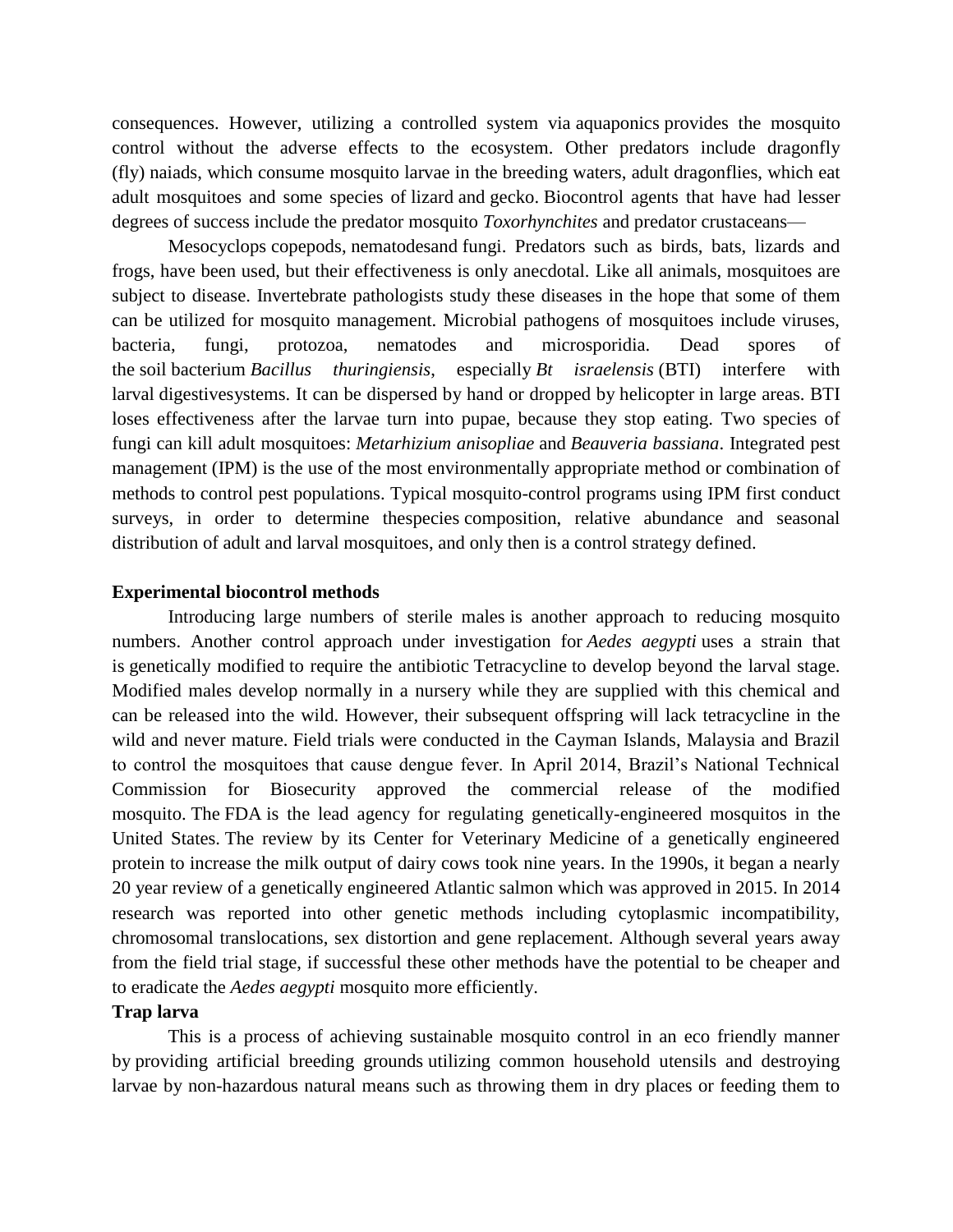larvae eating fishes like *Gambusia affinis*, or suffocating them by spreading a thin plastic sheet over the entire water surface to block atmospheric air. Shifting the water with larvae to another vessel and pouring a few drops of kerosene oil or insecticide/larvicide in it is another option for killing wrigglers, but *not preferred due to its environmental impact*. Most of the ornamental fishes eat mosquito larvae.

### **Trap adult**

In several experiments, researchers utilized mosquito traps. This process allowed both the opportunity to determine which mosquitoes were affected, and provided a group to be re-released with genetic modifications resulting in the OX513A variant to reduce reproduction.

### **Oil drip**

An oil drip can or oil drip barrel was a common and nontoxic antimosquito measure. The thin layer of oil on top of the water prevents mosquito breeding in two ways: mosquito larvae in the water cannot penetrate the oil film with their breathing tube, and so drown and die; also adult mosquitoes do not lay eggs on the oiled water.

#### **Larviciding**

Control of larvae can be accomplished through use of contact poisons, growth regulators, surface films, stomach poisons (including bacterial agents), and biological agents such as fungi, nematodes, copepods, and fish. A chemical commonly used in the [United States](https://en.wikipedia.org/wiki/United_States) is [methoprene,](https://en.wikipedia.org/wiki/Methoprene) considered slightly [toxic](https://en.wikipedia.org/wiki/Toxic) to larger animals, which mimics and interferes with natural growth hormones in mosquito larvae, preventing development. Methoprene is frequently distributed in time-release [briquette](https://en.wikipedia.org/wiki/Briquette) form in breeding areas. It is believed by some researchers that the larvae of *[Anopheles gambiae](https://en.wikipedia.org/wiki/Anopheles_gambiae)* (important vectors of malaria) can survive for several days on moist mud, and that treatments should therefore include mud and soil several meters from puddles.

#### **Adulticiding**



In 1958, the [National Malaria Eradication Program](https://en.wikipedia.org/wiki/National_Malaria_Eradication_Program) implemented the wide-scale use of DDT for mosquito control.

Control of adult mosquitoes is the most familiar aspect of mosquito control to most of the public. It is accomplished by ground-based applications or via [aerial application](https://en.wikipedia.org/wiki/Aerial_application) of residual chemical insecticides such as [Duet.](https://en.wikipedia.org/wiki/Phenothrin) Generally modern mosquito-control programs in developed countries use low-volume applications of insecticides, although some programs may still use thermal fogging. Besides fogging there are some other [insect repellent](https://en.wikipedia.org/wiki/Insect_repellent) for indoors and outdoors.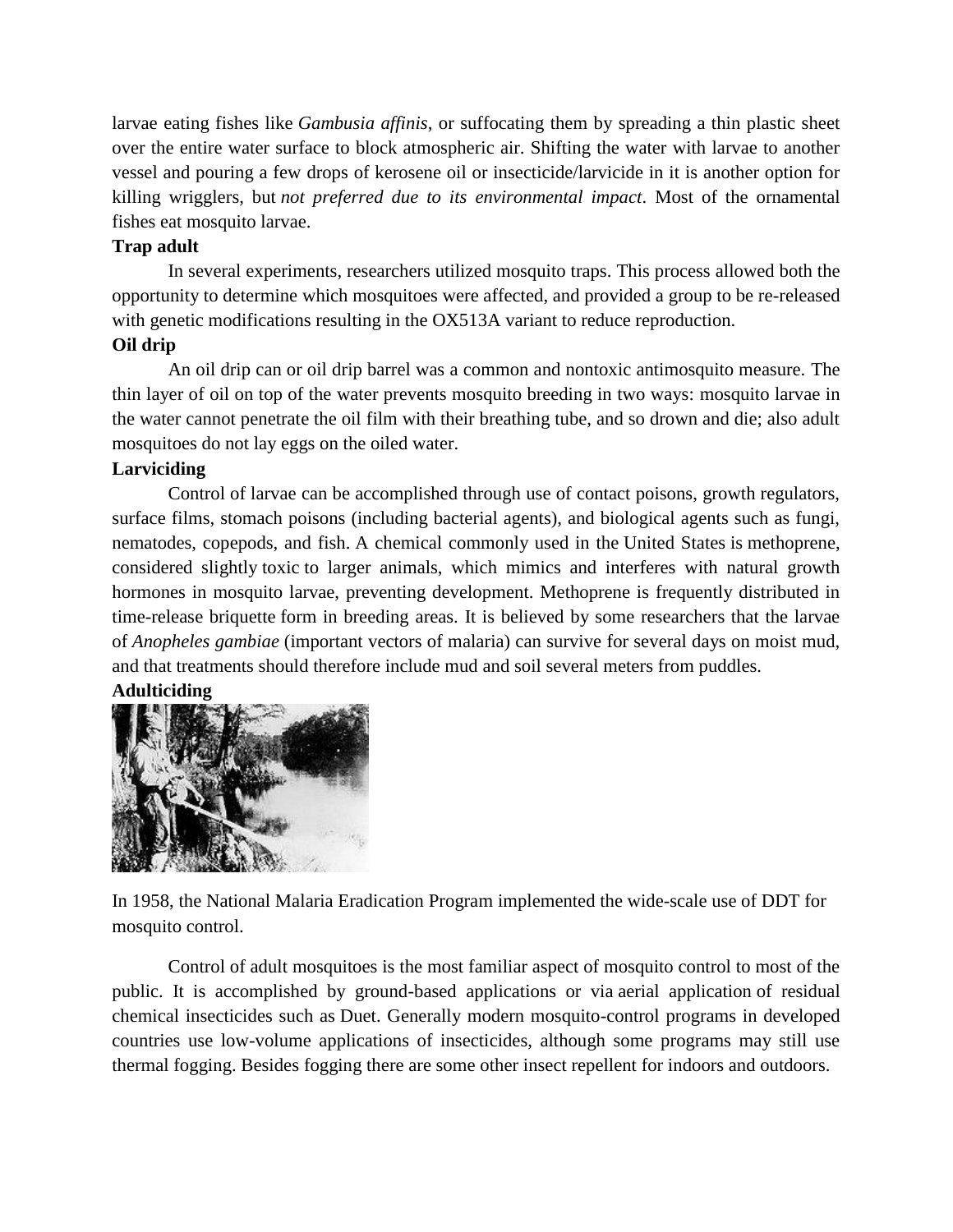

Anti-mosquito fogging operation [P.Ramachandrapuram](https://en.wikipedia.org/wiki/P.Ramachandrapuram) village in [India.](https://en.wikipedia.org/wiki/India) To control adult mosquitoes in India, van mounted fogging machines and hand fogging machines are used. **Use of DDT**

[DDT](https://en.wikipedia.org/wiki/DDT) was formerly used throughout the world for large area mosquito control, but it is now banned in most developed countries. Controversially, DDT remains in common use in many [developing countries](https://en.wikipedia.org/wiki/Developing_country) (14 countries were reported to be using it in 2009, which claim that the public-health cost of switching to other control methods would exceed the harm caused by using DDT. It is sometimes approved for use only in specific, limited circumstances where it is most effective, such as application to walls. The role of DDT in combating mosquitoes has been the subject of considerable controversy. Although DDT has been proven to affect biodiversity and cause eggshell thinning in birds such as the bald eagle, some say that DDT is the most effective weapon in combating mosquitoes, and hence malaria. While some of this disagreement is based on differences in the extent to which disease control is valued as opposed to the value of biodiversity, there is also genuine disagreement amongst experts about the costs and benefits of using DDT. Notwithstanding, DDT-resistant mosquitoes have started to increase in numbers, especially in tropics due to mutations, reducing the effectiveness of this chemical; these mutations can rapidly spread over vast areas if pesticides are applied indiscriminately (Chevillon *et al.* 1999). In areas where DDT resistance is encountered, [malathion,](https://en.wikipedia.org/wiki/Malathion) [propoxur](https://en.wikipedia.org/wiki/Propoxur) or [lindane](https://en.wikipedia.org/wiki/Lindane) is used.

| <b>Toxicant</b>           |            | Dosage in $g/m^2$ Average duration of effectiveness in months |
|---------------------------|------------|---------------------------------------------------------------|
| DDT                       | $1$ to $2$ | 6 to 12                                                       |
| Lindane                   | 0.5        |                                                               |
| Malathion $\vert 2 \vert$ |            |                                                               |
| Propoxur                  |            |                                                               |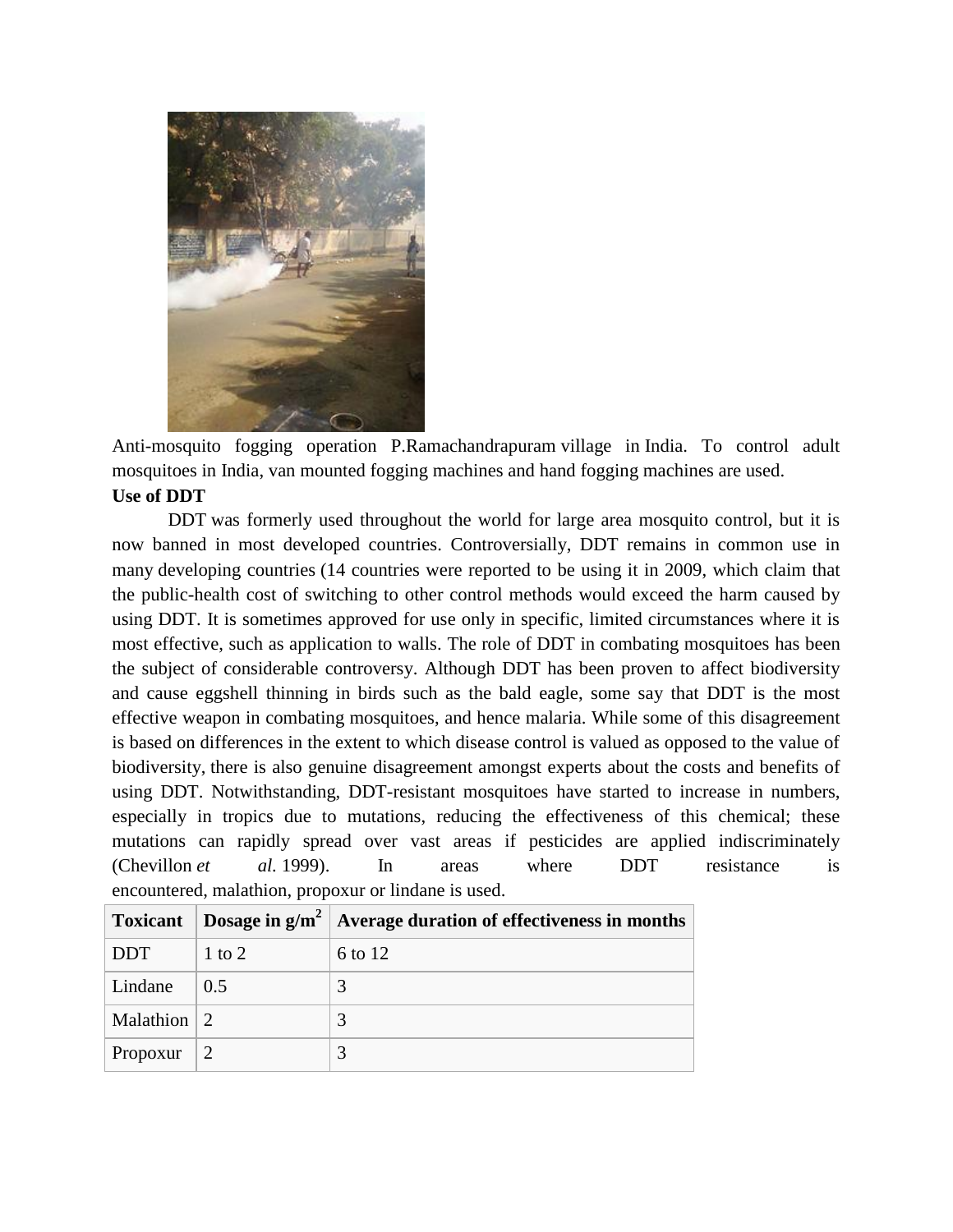#### **Mosquito traps**

A traditional approach to controlling mosquito populations is the use of [Lethal ovitraps,](https://en.wikipedia.org/wiki/Lethal_ovitrap) which provide artificial breeding spots for mosquitoes to lay their eggs. These traps usually contain a chemical inside the trap that is used to kill the adult mosquito and/or the larvae in the trap. Studies have shown that with enough of these traps, *Aedes* mosquito populations can be controlled. A recent approach is the automatic lethal ovitrap, which works like a traditional ovitrap but automates all steps needed to provide the breeding spots and to destroy the developing larvae. In 2016 researchers from [Laurentian University](https://en.wikipedia.org/wiki/Laurentian_University) released a design for a low cost trap called an [Ovillanta](https://en.wikipedia.org/wiki/Ovillanta) which consists of attractant-laced water in a section of discarded rubber tire. At regular intervals the water is run through a filter to remove any deposited eggs and larva. The water, which then contains an 'oviposition' pheromone deposited during egg-laying, is reused to attract more mosquitoes. Two studies have shown that this type of trap can attract about seven times as many mosquito eggs as a conventional ovitrap. Some newer mosquito traps or known mosquito attractants emit a plume of carbon dioxide together with other mosquito attractants such as sugary scents, [lactic acid,](https://en.wikipedia.org/wiki/Lactic_acid) [octenol,](https://en.wikipedia.org/wiki/Octenol) warmth, water vapor and sounds. By mimicking a mammal's scent and outputs, the trap draws female mosquitoes toward it, where they are typically sucked into a net or holder by an electric fan where they are collected. According to the American Mosquito Control Association, the trap will kill some mosquitoes, but their effectiveness in any particular case will depend on a number of factors such as the size and species of the mosquito population and the type and location of the breeding habitat. They are useful in specimen collection studies to determine the types of mosquitoes prevalent in an area but are typically far too inefficient to be useful in reducing mosquito populations.

## **Proposals to eradicate mosquitoes**

Some biologists have proposed the deliberate extinction of certain mosquito species. Biologist [Olivia Judson](https://en.wikipedia.org/wiki/Olivia_Judson) has advocated ["specicide"](https://en.wikipedia.org/wiki/Extinction) of thirty [mosquito](https://en.wikipedia.org/wiki/Mosquito) species by introducing a genetic element which can insert itself into another crucial gene, to create [recessive](https://en.wikipedia.org/wiki/Recessive) ["knockout](https://en.wikipedia.org/wiki/Gene_knockout)  [genes"](https://en.wikipedia.org/wiki/Gene_knockout). She says that the *[Anopheles](https://en.wikipedia.org/wiki/Anopheles)* mosquitoes (which spread [malaria\)](https://en.wikipedia.org/wiki/Malaria) and *[Aedes](https://en.wikipedia.org/wiki/Aedes)*mosquitoes (which spread [dengue fever,](https://en.wikipedia.org/wiki/Dengue_fever) [yellow fever,](https://en.wikipedia.org/wiki/Yellow_fever) [elephantiasis,](https://en.wikipedia.org/wiki/Elephantiasis_tropica) [zika,](https://en.wikipedia.org/wiki/Zika_fever) and other diseases) represent only 30 out of some 3,500 mosquito species; eradicating these would save at least one million human lives per year, at a cost of reducing the [genetic diversity](https://en.wikipedia.org/wiki/Genetic_diversity) of the [family](https://en.wikipedia.org/wiki/Family_(biology)) [Culicidae](https://en.wikipedia.org/wiki/Culicidae) by only 1%. She further argues that since species become extinct "all the time" the disappearance of a few more will not destroy the [ecosystem:](https://en.wikipedia.org/wiki/Ecosystem) "We're not left with a wasteland every time a species vanishes. Removing one species sometimes causes shifts in the populations of other species — but different need not mean worse." In addition, anti-malarial and [mosquito control programs](https://en.wikipedia.org/wiki/Mosquito#Control) offer little realistic hope to the 300 million people i[ndeveloping nations](https://en.wikipedia.org/wiki/Developing_nation) who will be infected with acute illnesses this year. Although trials are ongoing, she writes that if they fail: "We should consider the ultimate swatting." Biologist [E. O. Wilson](https://en.wikipedia.org/wiki/E._O._Wilson) has advocated the extinction of several species of mosquito, including malaria vector [Anopheles gambiae.](https://en.wikipedia.org/wiki/Anopheles_gambiae) Wilson stated, "I'm talking about a very small number of species that have co-evolved with us and are preying on humans, so it would certainly be acceptable to remove them. I believe it's just common sense." Insect